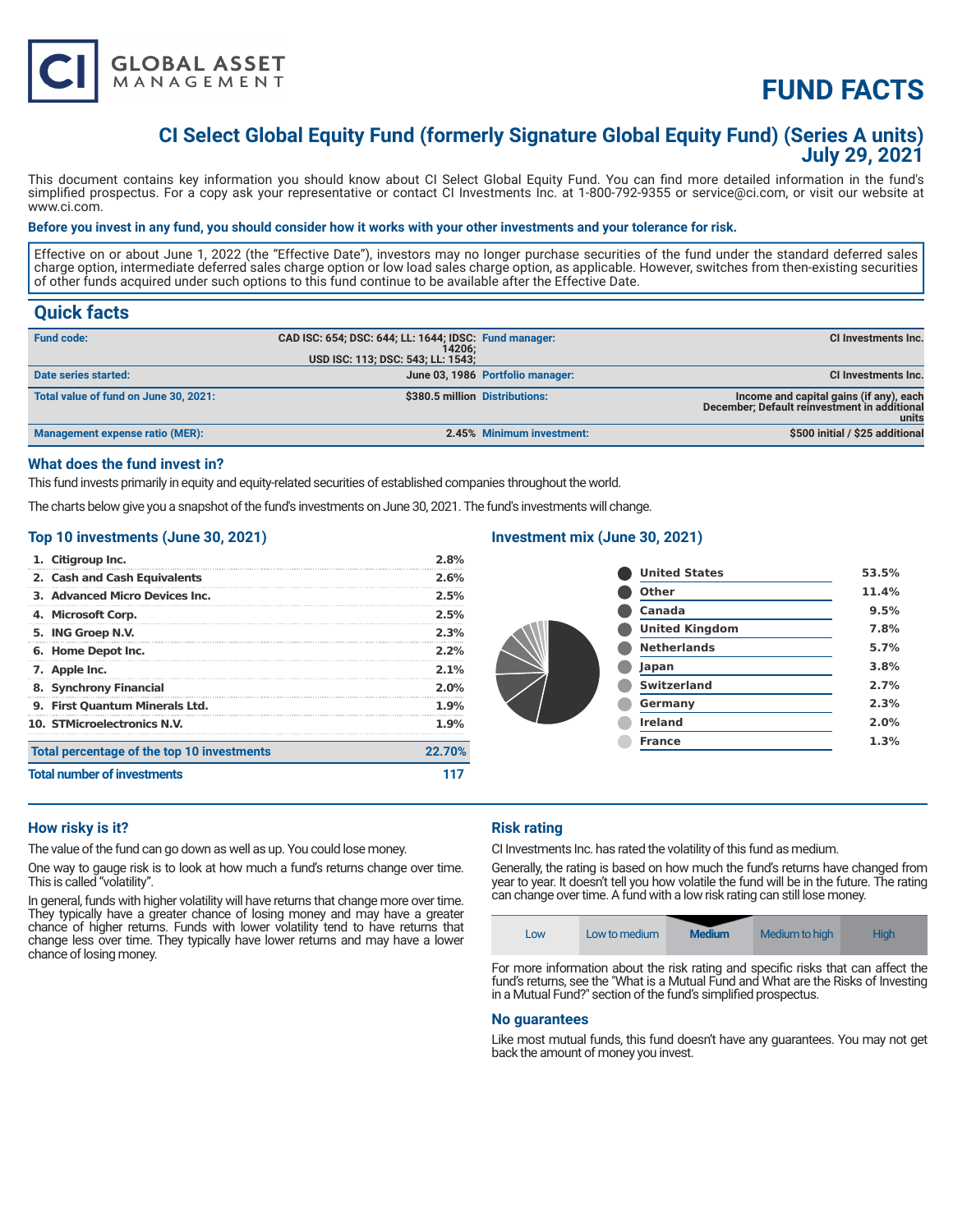## **CI Select Global Equity Fund (formerly Signature Global Equity Fund) (Series A units)**

#### **How has the fund performed?**

This section tells you how Series A securities of the fund have performed over the past 10 calendar years. Returns are after expenses have been deducted. These expenses reduce the fund's returns.

#### **Year-by-year returns**

This chart shows how Series A securities of the fund performed in each of the past 10 calendar years. This fund series dropped in value in 2 of the last 10 calendar years. The range of returns and change from year to year can help you assess how risky the fund has been in the past. It does not tell you how the fund will perform in the future.



#### **Best and worst 3-month returns**

This table shows the best and worst returns for Series A securities of the fund in a 3- month period over the past 10 calendar years. The best and worst 3-month returns could be higher or lower in the future. Consider how much of a loss you could afford to take in a short period of time.

|                     | <b>Return</b> | 3 months ending | If you invested \$1,000 at the beginning of the period |
|---------------------|---------------|-----------------|--------------------------------------------------------|
| <b>Best return</b>  | 13.3%         | June 30. 2020   | Vour investment would be \$1,133.                      |
| <b>Worst return</b> | $-16.2%$      | March 31, 2020  | Vour investment would be \$838.                        |

#### **Average return**

As at June 30, 2021, a person who invested \$1,000 in this series of units of the fund 10 years ago now has \$2,694. This works out to an annual compound return of 10.4%.

#### **Who is this fund for?**

#### **This fund may be suitable for you if you:**

- want a core foreign equity fund for your portfolio
- $\cdot$  are investing for the medium and/or long term  $\cdot$  can telerate medium risk
- can tolerate medium risk

#### **A word about tax**

In general, you'll have to pay income tax on any money you make on a fund. How much you pay depends on the tax laws of where you live and whether you hold the fund in a registered plan, such as a Registered Retirement Savings Plan or a Tax-Free Savings Account.

Keep in mind that if you hold your fund in a non-registered account, fund distributions are included in your taxable income, whether you get them in cash or have them reinvested.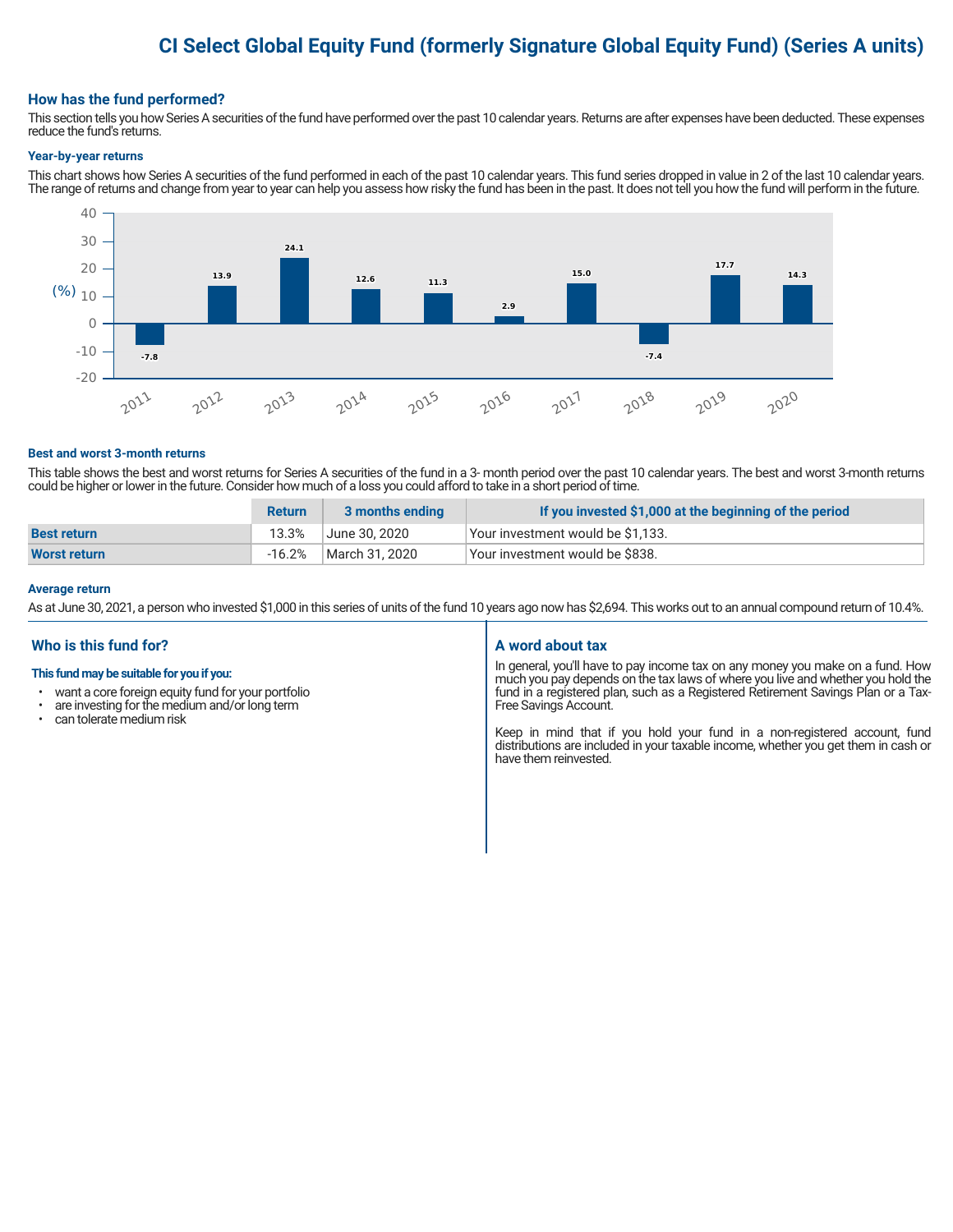## **CI Select Global Equity Fund (formerly Signature Global Equity Fund) (Series A units)**

#### **How much does it cost?**

The following tables show the fees and expenses you could pay to buy, own and sell Series A securities of the fund. The fees and expenses — including any commissions — can vary among series of a fund and among funds. Higher commissions can influence representatives to recommend one investment over another. Ask about other funds and investments that may be suitable for you at a lower cost.

#### **1. Sales charges**

You may have to choose a sales charge option when you buy Series A securities of the fund. Ask about pros and cons of each option.

| What you pay                                           |                                                     | <b>How it works</b>                                                                                                                                                                                                                                                                                                                                                                                                                                                                                                         |
|--------------------------------------------------------|-----------------------------------------------------|-----------------------------------------------------------------------------------------------------------------------------------------------------------------------------------------------------------------------------------------------------------------------------------------------------------------------------------------------------------------------------------------------------------------------------------------------------------------------------------------------------------------------------|
| in percent (%)                                         | in dollars<br>(\$)                                  |                                                                                                                                                                                                                                                                                                                                                                                                                                                                                                                             |
| Initial sales charge                                   |                                                     |                                                                                                                                                                                                                                                                                                                                                                                                                                                                                                                             |
| 0 to 5.0% of the amount you buy                        | \$0 to<br>\$50.00 on<br>every<br>\$1,000 you<br>pay | You and your representative decide on the rate.<br>The initial sales charge is deducted from the amount you buy. It goes to your representative's firm as a commission.                                                                                                                                                                                                                                                                                                                                                     |
| <b>Standard deferred sales charges</b>                 |                                                     |                                                                                                                                                                                                                                                                                                                                                                                                                                                                                                                             |
| If you sell within:                                    | \$0 to<br>$$55.00$ on                               | The standard deferred sales charge is a set rate and is deducted from the amount you sell based on the initial cost and<br>number of those securities.                                                                                                                                                                                                                                                                                                                                                                      |
| 5.5%<br>1 year of buying                               | every<br>\$1,000 of                                 | When you buy the fund, we pay your representative's firm a commission of 5%. Any standard deferred sales charge you pay<br>when you sell the fund goes to us.                                                                                                                                                                                                                                                                                                                                                               |
| 5.0%<br>2 years of buying                              | original<br>cost you                                | You can sell up to 10% of your securities each year without paying a standard deferred sales charge subject to certain<br>restrictions ("10% free redemption right"). Your 10% free redemption right is reduced by the equivalent number of securities                                                                                                                                                                                                                                                                      |
| 5.0%<br>3 years of buying                              | sell                                                | you would have received if you had reinvested any cash distributions you received during the calendar year. If you exercised<br>your 10% redemption right and redeem your securities before the standard deferred sales charge schedule has expired, your                                                                                                                                                                                                                                                                   |
| 4.0%<br>4 years of buying                              |                                                     | standard deferred sales charge on a full redemption would be the same as if you had not redeemed securities under your<br>10% free redemption right.                                                                                                                                                                                                                                                                                                                                                                        |
| 4.0%<br>5 years of buying                              |                                                     | $\ddot{\phantom{a}}$<br>If you hold the fund in a non-registered account, if applicable, you can ask to receive cash distributions which are not<br>subject to standard deferred sales charges.<br>You can switch between standard deferred sales charge funds at any time without paying this sales charge. The standard                                                                                                                                                                                                   |
| 3.0%<br>6 years of buying                              |                                                     |                                                                                                                                                                                                                                                                                                                                                                                                                                                                                                                             |
| 2.0%<br>7 years of buying                              |                                                     | deferred sales charge schedule will be based on the date you bought securities of the first fund and the rates and duration<br>of such schedule shall continue to apply.                                                                                                                                                                                                                                                                                                                                                    |
| 0.0%<br>After 7 years                                  |                                                     | Your securities will be converted into the initial sales charge option after the expiry of the standard deferred sales charge<br>schedule if you qualify for CI Prestige (and if available for your securities) and such securities will participate in CI Prestige.                                                                                                                                                                                                                                                        |
|                                                        |                                                     |                                                                                                                                                                                                                                                                                                                                                                                                                                                                                                                             |
| Intermediate deferred sales charges                    |                                                     |                                                                                                                                                                                                                                                                                                                                                                                                                                                                                                                             |
| If you sell within:                                    | \$0 to<br>\$55.00 on<br>every                       | The intermediate deferred sales charge is a set rate and is deducted from the amount you sell based on the initial cost and<br>number of those securities.<br>When you buy the fund, we pay your representative's firm a commission of 4%. Any intermediate deferred sales charge you                                                                                                                                                                                                                                       |
| 5.5%<br>1 year of buying                               | \$1,000 of<br>original                              | pay when you sell the fund goes to us.<br>You can sell up to 10% of your securities each year without paying an intermediate deferred sales charge subject to certain                                                                                                                                                                                                                                                                                                                                                       |
| 5.0%<br>2 years of buying                              | cost you<br>sell                                    | restrictions. Your 10% free redemption right is reduced by the equivalent number of securities you would have received if<br>you had reinvested any cash distributions you received during the calendar year. If you exercised your 10% redemption right<br>and redeem your securities before the intermediate deferred sales charge schedule has expired, your intermediate deferred<br>sales charge on a full redemption would be the same as if you had not redeemed securities under your 10% free redemption<br>right. |
| 4.5%<br>3 years of buying                              |                                                     |                                                                                                                                                                                                                                                                                                                                                                                                                                                                                                                             |
| 4.0%<br>4 years of buying                              |                                                     |                                                                                                                                                                                                                                                                                                                                                                                                                                                                                                                             |
| 3.5%<br>5 years of buying<br>3.0%<br>6 years of buying |                                                     | If you hold the fund in a non-registered account, if applicable, you can ask to receive cash distributions which are not<br>subject to intermediate deferred sales charges.                                                                                                                                                                                                                                                                                                                                                 |
| 1.5%<br>7 years of buying                              |                                                     | You can switch between intermediate deferred sales charge funds at any time without paying this sales charge. The<br>intermediate deferred sales charge schedule will be based on the date you bought securities of the first fund and the rates                                                                                                                                                                                                                                                                            |
| 0.0%<br>After 7 years                                  |                                                     | and duration of such schedule shall continue to apply.<br>Your securities will be converted into the initial sales charge option after the expiry of the intermediate deferred sales                                                                                                                                                                                                                                                                                                                                        |
|                                                        |                                                     | charge schedule if you qualify for CI Prestige (and if available for your securities) and such securities will participate in CI<br>Prestige.                                                                                                                                                                                                                                                                                                                                                                               |
|                                                        |                                                     |                                                                                                                                                                                                                                                                                                                                                                                                                                                                                                                             |
| Low-load sales charges                                 |                                                     |                                                                                                                                                                                                                                                                                                                                                                                                                                                                                                                             |
| If you sell within:                                    | \$0 to<br>\$30.00 on                                | The low-load sales charge is a set rate and is deducted from the amount you sell based on the initial cost and number of<br>those securities.                                                                                                                                                                                                                                                                                                                                                                               |
| 3.0%<br>1 year of buying                               | every<br>\$1,000 of                                 | When you buy the fund, we pay your representative's firm a commission of up to 2.5%. Any low-load sales charge you pay<br>when you sell the fund goes to us.                                                                                                                                                                                                                                                                                                                                                                |
| 2.5%<br>2 years of buying                              | original<br>cost you                                | If you hold the fund in a non-registered account, if applicable, you can ask to receive cash distributions which are not<br>subject to low-load sales charges.                                                                                                                                                                                                                                                                                                                                                              |
| 2.0%<br>3 years of buying                              | sell                                                | You can switch between low-load sales charge funds at any time without paying this sales charge. The low-load sales<br>charge schedule will be based on the date you bought securities of the first fund and the rates and duration of such                                                                                                                                                                                                                                                                                 |
| 0.0%<br>After 3 years                                  |                                                     | schedule shall continue to apply.<br>Your securities will be converted into the initial sales charge option after the expiry of the low-load sales charge schedule if                                                                                                                                                                                                                                                                                                                                                       |
|                                                        |                                                     | you qualify for CI Prestige (and if available for your securities) and such securities will participate in CI Prestige.                                                                                                                                                                                                                                                                                                                                                                                                     |